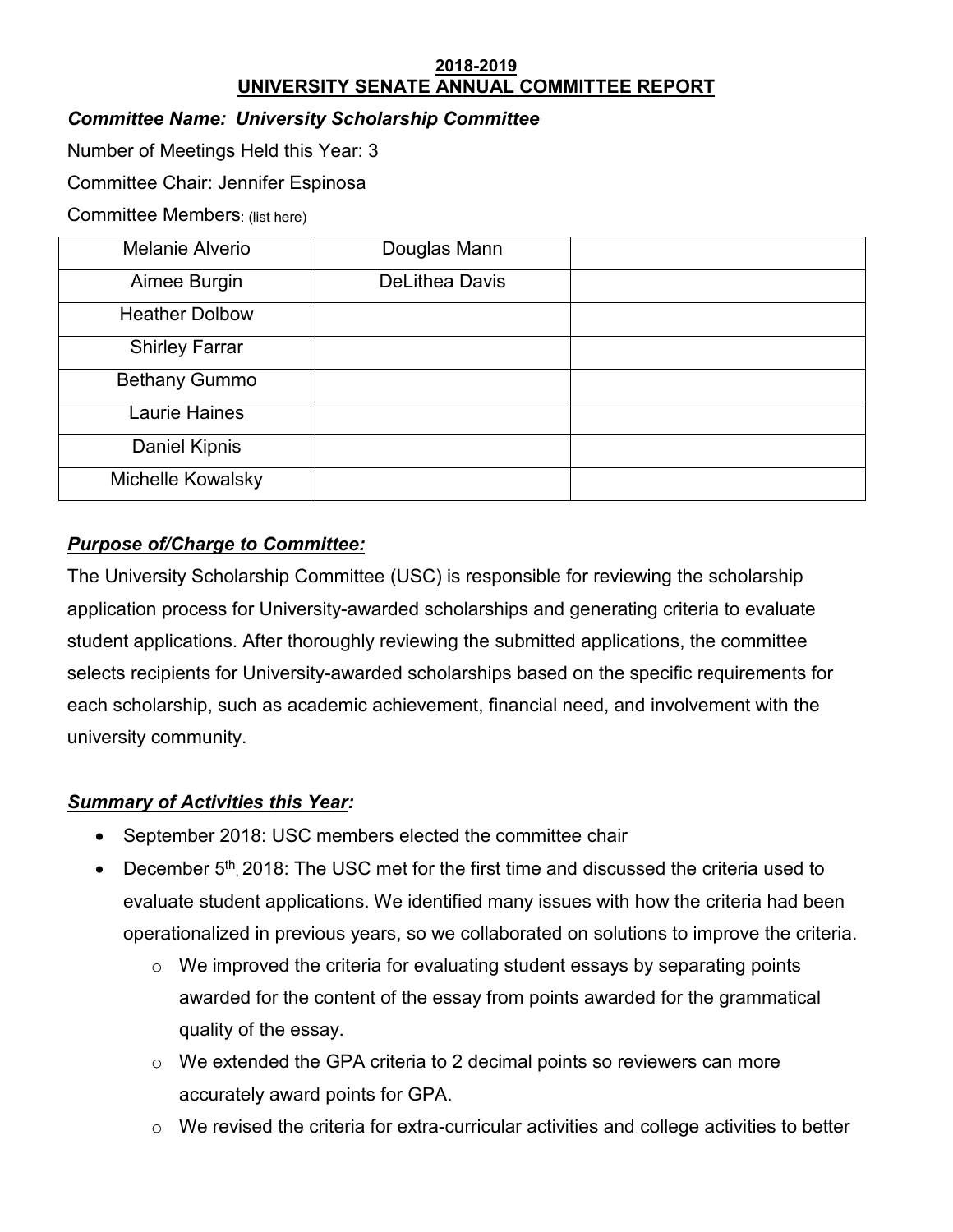differentiate the levels of points.

- $\circ$  We revised the criteria for letters of recommendation to identify how many letter students obtained. Many University-awarded scholarships do not require letters of recommendation, so we scored based upon how many were obtained, and then went back to evaluate the content of the letters as we were selecting the recipient(s) for scholarships requiring letters of recommendation.
- January 2019 March 2019: USC members reviewed scholarship applications, and scored the application according to the criteria agreed upon at our December meeting. 100% of applications were reviewed by committee members prior to our first deliberation meeting.
- March 29<sup>th</sup> and April  $5<sup>th</sup>$ , 2019: USC members met to evaluate the applicants for each scholarship, and selected the recipients. The committee evaluated 91 scholarships, and selected recipients for 90 scholarships. Unfortunately, we were unable to award the Charles & Joyce Moore for Urban Excellence Scholarship because there were no applicants that met the criteria of having a "significant break" in their educational pursuits.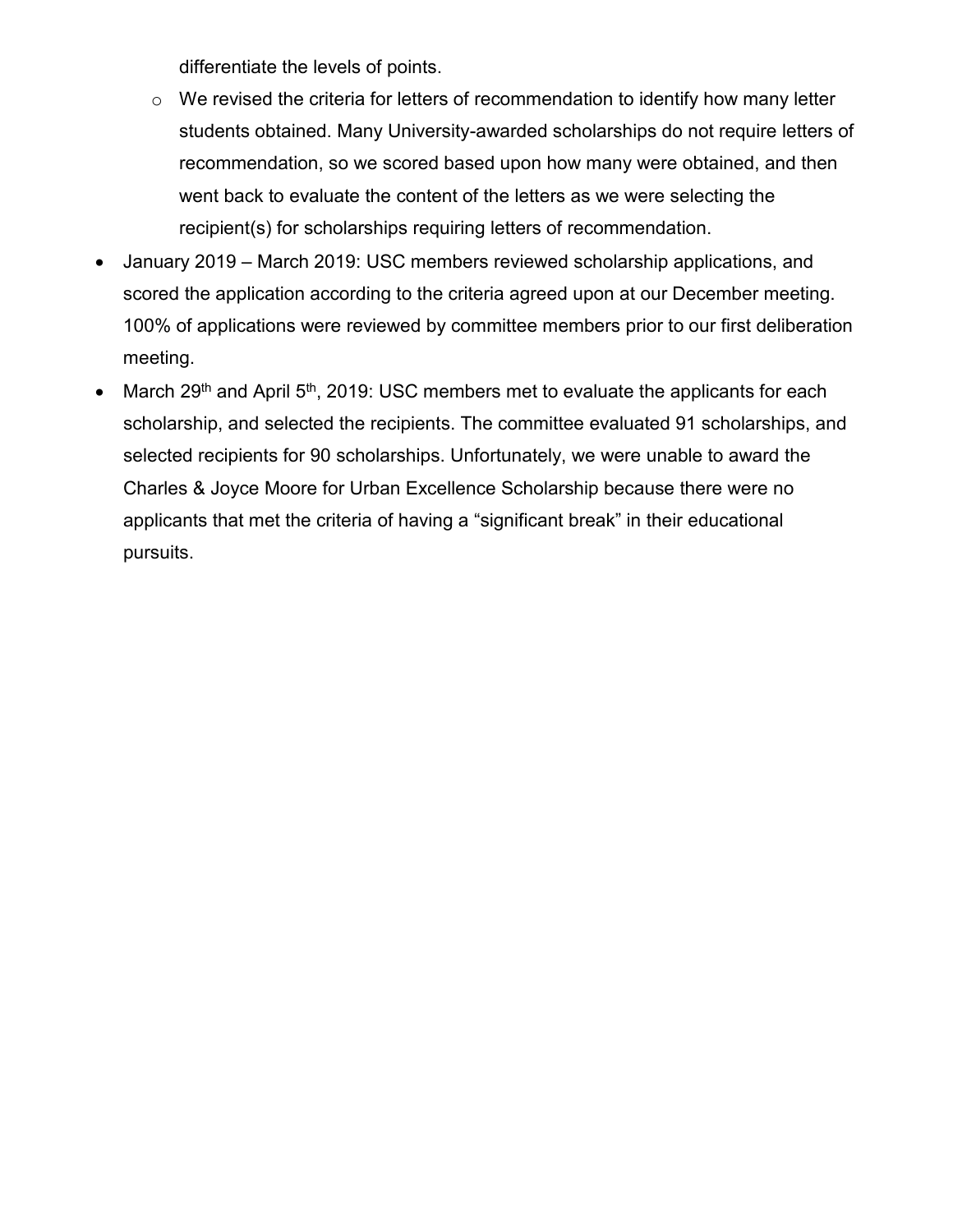## **2018-2019 COMMITTEE SUGGESTIONS & RECOMMENDATIONS**

#### **SUGGESTIONS:**

- 1. As the software system students use to apply for scholarships is changing in AY 2019-20, the USC has several suggestions on improvements that are needed to the elements of the student application and/or software:
	- a. The software system needs a better search function, that will allow the USC to search a student's name during our deliberation meetings to see what scholarships they have applied for.
	- b. The student application needs to have clearer criteria on the Essay students write. In AY 2018-19, the Essay component was originally marked as "optional" in Awardspring. The USC identified this problem at our first meeting, but it is unclear how many students had already completed their applications at this point and opted not to complete the Essay.
		- i. There also needs to be a clearer definition of what the Essay on the application should look like in terms of the number of paragraphs, substance, etc.
	- c. A few scholarships require an applicant to be a "non-traditional" student. Clearer definitions are needed of a "non-traditional" student on the student application. Many applicants identified themselves as "non-traditional" because they work full-time and go to school at the same time.
	- d. The extra-curricular and college-activities component either needs clearer definitions or to be combined into one field on the student application, where students list all of their activities in one spot. Students are unclear on which types of activities are considered "extra-curricular" and "college-activities," which makes reviewing the applications difficult for USC members.
	- e. Scholarships requiring a specific class-standing should specify whether the required class standing is for when students complete their application, or if that class standing is required for the following AY when they would receive the scholarship.
	- f. The software system should separate dependent applicants out completely or clearly identify them to assist the USC during deliberations.
	- g. The software system should auto-populate fields of information from the student application relevant to each specific scholarship.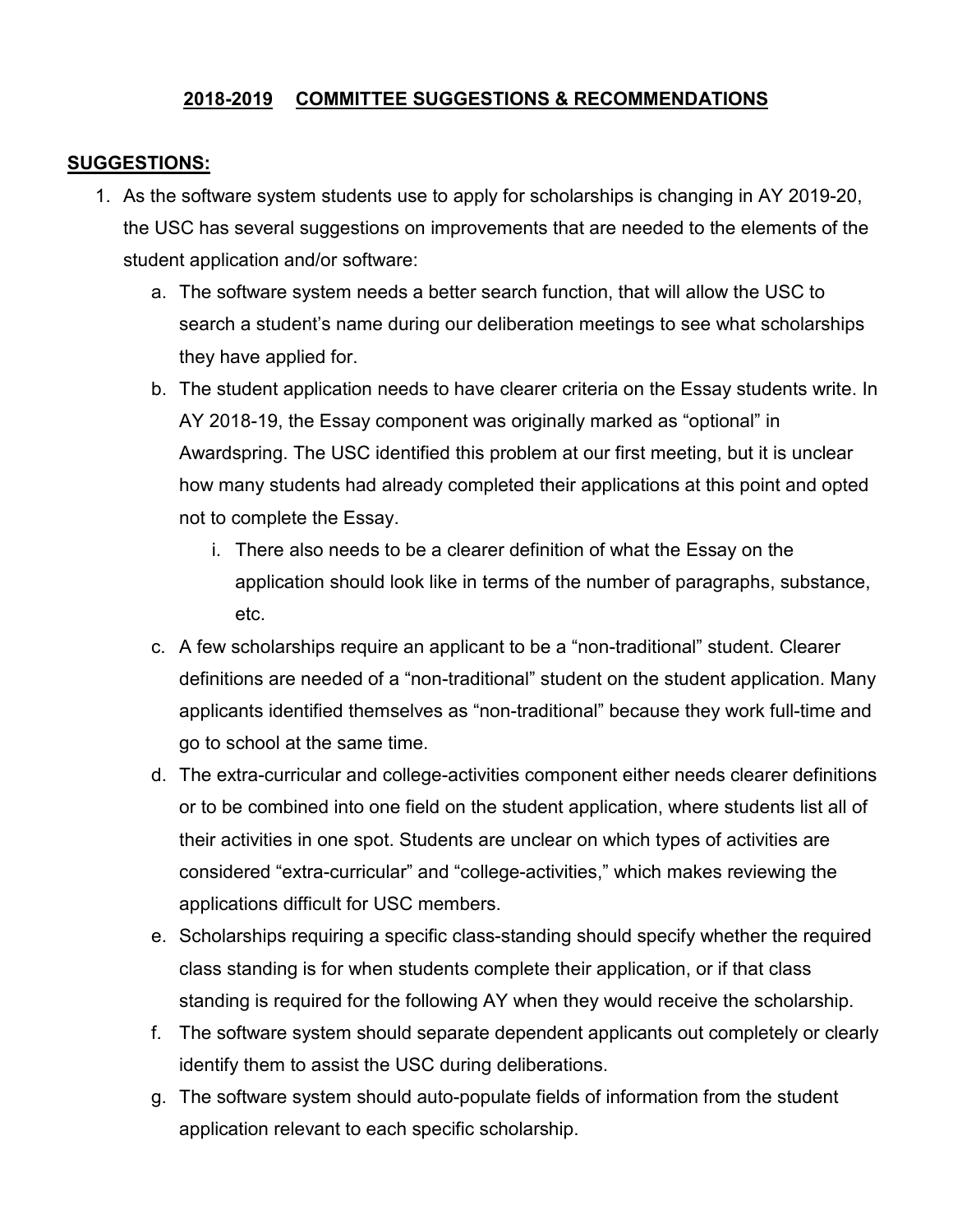- h. For scholarships with multiple criteria, it would be helpful for the donors to express the importance of each criteria. Some donors do this already by specifying first preference, second preference, etc.
- i. Before the USC meets to award University-awarded scholarships, all dependent student and merit-based scholarships should be identified in the system. This will prevent the USC from awarding scholarships to students who have already received funding from other sources, and enable more students to benefit for the Universityawarded scholarships.
- 2. A list of scholarships by monetary value is needed. The USC should award scholarships by decreasing monetary value, to avoid over-awarding scholarships to individual students. The USC has been informed, that in some cases, applicants end up receiving too much aid between merit-based, dependent, department and University-awarded aid, so some scholarships end up being awarded to a recipient other than who the USC selected. In these cases, the USC should be given the opportunity to re-review the scholarships to select a new recipient.

### **RECOMMENDATIONS:**

- 1. It is recommended that as many of the AY 2018-19 committee members be assigned to the USC for AY 2019-20 as possible. Financial Aid is transitioning to a new software system for University-awarded scholarships in AY 2019-20, so returning several committee members knowledgeable of the USC processes will help the committee run smoothly and allow members to focus on learning the new software system.
- 2. It is recommended that the USC continue to include a member from the College of Education to assist with awarding the education-based scholarships.
- 3. It is recommended that the application period for students to apply for University-awarded scholarships close on January  $15<sup>th</sup>$ . The close of applications for AY 2018-19 was originally on 12/23/18. This deadline was four days after the end of the semester and fell close to the Christmas holiday, so many students may not have been able to complete their applications before the deadline. The deadline was extended to 1/1/19 after discussion at the USC's first meeting, however, it is unclear how many students knew about the extension. Committee members do not typically start reviewing applications until the start of the Spring semester, so it would be fine from the committee's standpoint to close applications on 1/15, so students have the opportunity to apply for scholarships after the semester and holidays have ended.